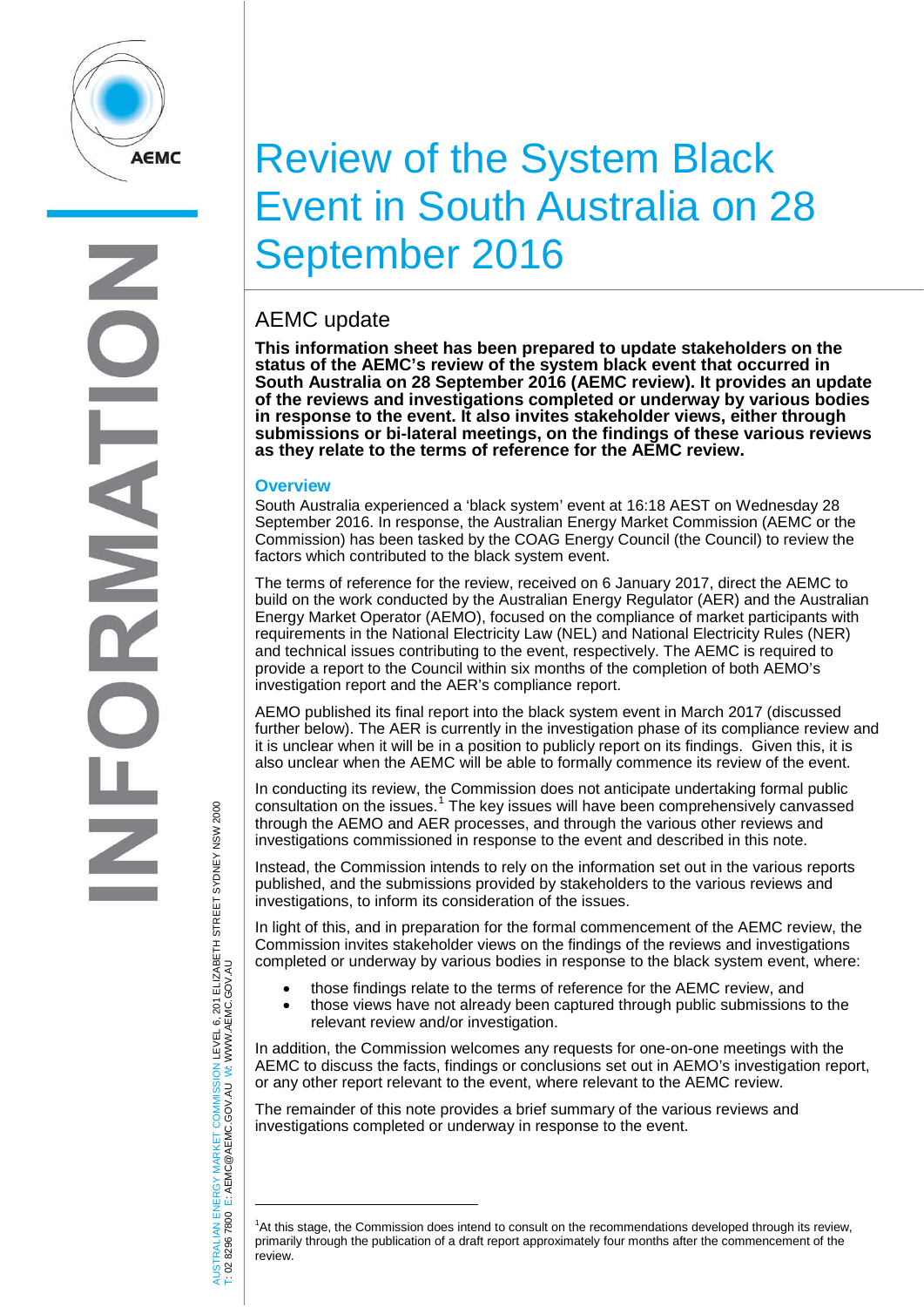# **Related work**

On Wednesday 28 September 2016 at 16:18 AEST, South Australia experienced a 'black system' event. A substantial program of reviews and investigations was commissioned in response to the event.

# **AEMO incident report**

As required under clause 4.8.15 of the National Electricity Rules, AEMO undertook a technical review of the incident. Clause 3.14.4 of the NER also requires AEMO to conduct an investigation into the suspension of the spot market.

On [2](#page-1-0)8 March 2017, AEMO published its fourth and final incident report for the event.<sup>2</sup> The final report outlines 19 recommendations aimed at collectively mitigating the risk of similar major supply disruptions occurring in South Australia and the rest of the National Electricity Market. The recommendations are aimed at:

- Reducing the risk of islanding of the South Australian region.
- Increasing the likelihood that, in the event of islanding, a stable electrical island can be sustained at least in part of SA.
- Improving the performance of the system restart process.
- Improving market and system operation processes required during periods of market suspension.

To date, AEMO has completed six of the 19 recommendations made following the black system event, with the remaining recommendations in progress or on track for completion by the end of this year.

### **AER compliance review**

j

The AER has powers under Section 15 of the NEL to monitor compliance with, and investigate possible breaches of, the NEL and NER. The AER has commenced its examination of participant compliance and system operation both during and in the lead up to the black system event, and in the subsequent period of market suspension.<sup>[3](#page-1-1)</sup>

The areas of focus for the AER investigation include (but are not limited to):

- Pre-event the actions AEMO and ElectraNet leading up to the event, including the adequacy of existing processes and procedures for undertaking assessments of the risk to equipment and/or power system security.
- Event whether equipment, including that of relevant wind farms, complied with performance standards required under the NER.
- System restoration the arrangements in place to facilitate system restoration after a black system event, including the causes of issues experienced by system restart ancillary service providers and participants' compliance with AEMO instructions during the restoration period.
- Market suspension  $-$  given that the duration of the market suspension was longer than was contemplated during the design stage of the suspension arrangements, the AER is looking closely at this area and its impacts.

The AER is currently involved in the investigation stage of its review. The outcome of the AER's investigation may be the subject of a public report.

# **Independent Review into the Future Security of the National Electricity Market – Finkel Review**

Following the event, the COAG Energy Council agreed to an independent review of the current state of the security and reliability of the National Electricity Market. The review was led by the Chief Scientist, Dr Alan Finkel AO.

The *Independent Review into the Future Security of the National Electricity Market – Blueprint for the Future* was published on 9 June 2017. This report sets out a package of policy recommendations which aim to deliver four key outcomes - increased security, future reliability, rewarding consumers and lower emissions - in light of the significant transition underway in the energy sector, including due to rapid technological change.

**In line with the terms of reference, the AEMC will commence its review following publication by the AER of the findings of its compliance review. The AER's compliance review is currently underway**

<span id="page-1-1"></span><span id="page-1-0"></span><sup>&</sup>lt;sup>2</sup> AEMO, *Black System South Australia 28 September 2016*, Final Report, March 2017.<br><sup>3</sup> AER, *Quarterly Compliance Report: National Electricity and Gas Laws, July - September 2016, p. 2.*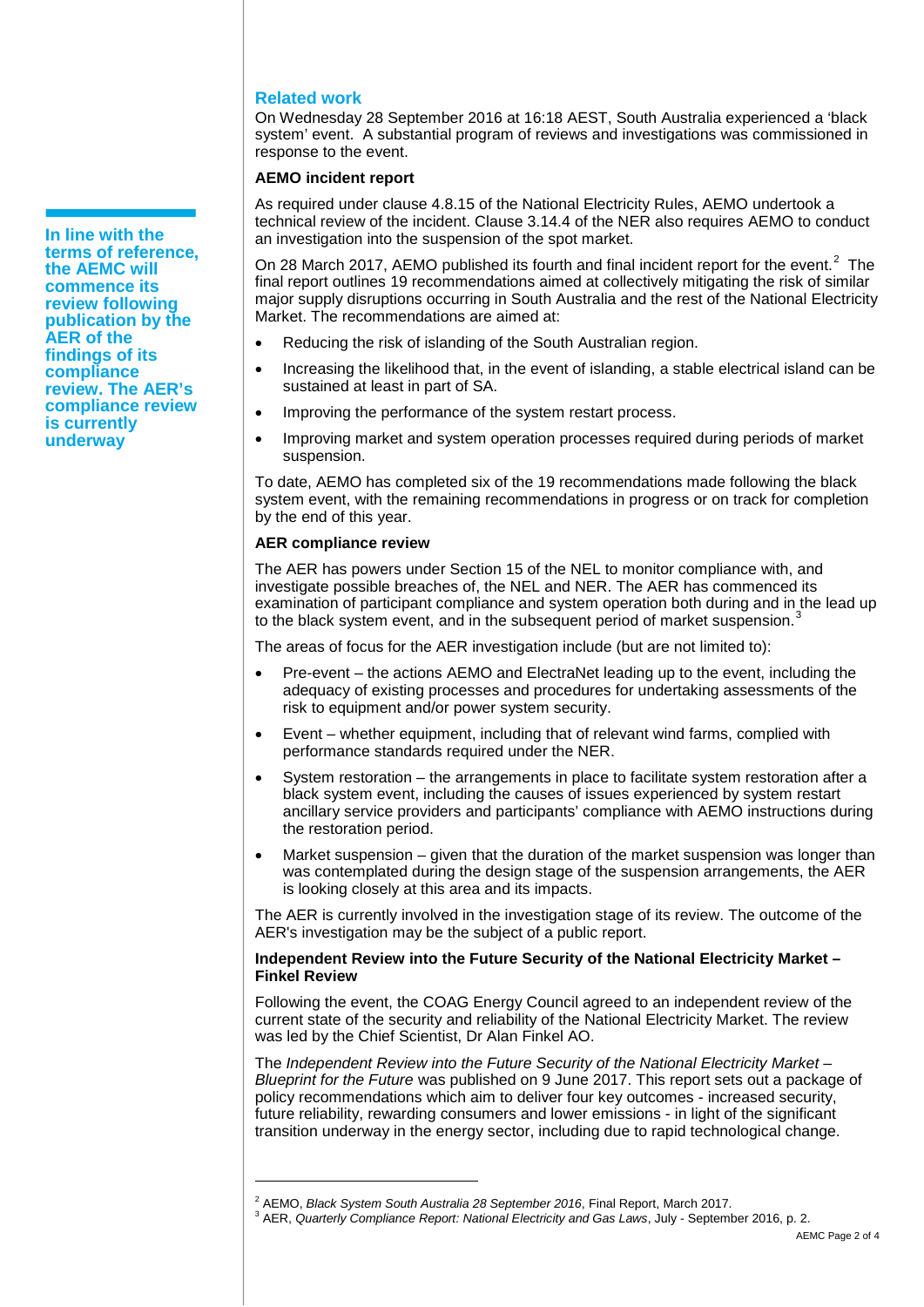On 20 June 2017, the Commonwealth Government announced its support for most of the 50 recommendations made in the Finkel Review. It has tasked the COAG Energy Council with advancing these recommendations.

#### **ESCOSA transmission licence compliance review: ElectraNet**

The Essential Services Commission of South Australia (ESCOSA) is responsible for licensing of the electricity transmission businesses in South Australia. As the licensing authority, the Commission has compliance and enforcement powers in relation to the performance of licensees.

Following the black system event, ESCOSA commenced a review of ElectraNet's regulatory compliance with the conditions of its licence and the relevant provisions of the Electricity Transmission Code. Specifically, ESCOAS sought to understand the course of events, ElectraNet's response and actions and to identify opportunities for improvements in customer outcomes.

ESCOSA published its final report on 23 June  $2017<sup>4</sup>$  $2017<sup>4</sup>$  $2017<sup>4</sup>$  On the basis of available information, it concluded that ElectraNet remained compliant with the conditions of its licence and the Code. ESCOSA did, however, identified areas for improvement, to promote the long-term interests of consumers with regard to the price, reliability and quality of essential services.

#### **South Australian Select Committee on the State-wide Electricity Blackout and Subsequent Power Outages**

A South Australian Select Committee on the State-wide Electricity Blackout and Subsequent Power Outages was appointed on 16 November 2016 to inquire into the statewide electricity blackout of Wednesday 28 September 2016 and subsequent power outages. This inquiry, which is ongoing, will consider matters which include the causes of the blackout, delays in recovering electricity supply to all parts of the state, credible warnings of the potential for such an event and costs to households, businesses and the South Australian economy as a whole due to the blackout.

The SA Select Committee is currently progressing the process of hearing from witnesses.

### **Business SA, Blackout Survey Results**

Following the black system event on 28 September 2016, Business SA carried out a comprehensive survey of its members to better understand the impacts of the event on the business community.<sup>[5](#page-2-1)</sup> The survey formed the foundation of the Business SA submission to the SA Select Committee on the State-Wide Electricity Blackout and Subsequent Power Outages.

Business SA's survey estimated the cost to South Australian business of the blackout event at \$450 million (revised up from \$3[6](#page-2-2)7 million).<sup>6</sup> It noted that only 37 per cent of businesses had business interruption insurance and, of those, 54 per cent were not covered for any costs associated with the blackout. The survey was completed by 260 businesses including Arrium, Nyrstar, OzMinerals and BHP Billiton.

### **AEMC review**

j

As noted above, the AEMC has been tasked by the COAG Energy Council to build on the work conducted by the AER and AEMO by reviewing the factors which contributed to the black system event experienced in South Australia on 28 September 2016.

The AEMC received the terms of reference for the review on 6 January 2017. In the letter accompanying the terms of reference, the Council asked the AEMC to advise on how it proposes to conduct the review. On 31 January 2017, the AEMC published a letter to the Council setting out its proposed approach. The approach includes a three-staged process as follows: $^7$  $^7$ 

1. **Develop a fact base** of the events of 28 September 2016. The AEMC does not possess information gathering powers such as those assigned to AEMO and the AER under the NEL. Consequently, the Commission will need to draw upon the incident reports prepared by AEMO and the findings of the AER's compliance investigation.

<span id="page-2-0"></span><sup>4</sup> ESCOSA, *Transmission Licence Compliance Review - ElectraNet Pty Ltd, 28 September 2016 state-wide* 

Business SA, Blackout Survey Results, Understanding the effects of South Australia's State-wide blackout on Wednesday 28 September 2016.

<span id="page-2-3"></span><span id="page-2-2"></span><span id="page-2-1"></span> $6$  Updated in February 2017 due to a re-estimate of the impacts on BHP Billiton.<br><sup>7</sup> Available on the AEMC website: www.aemc.gov.au.